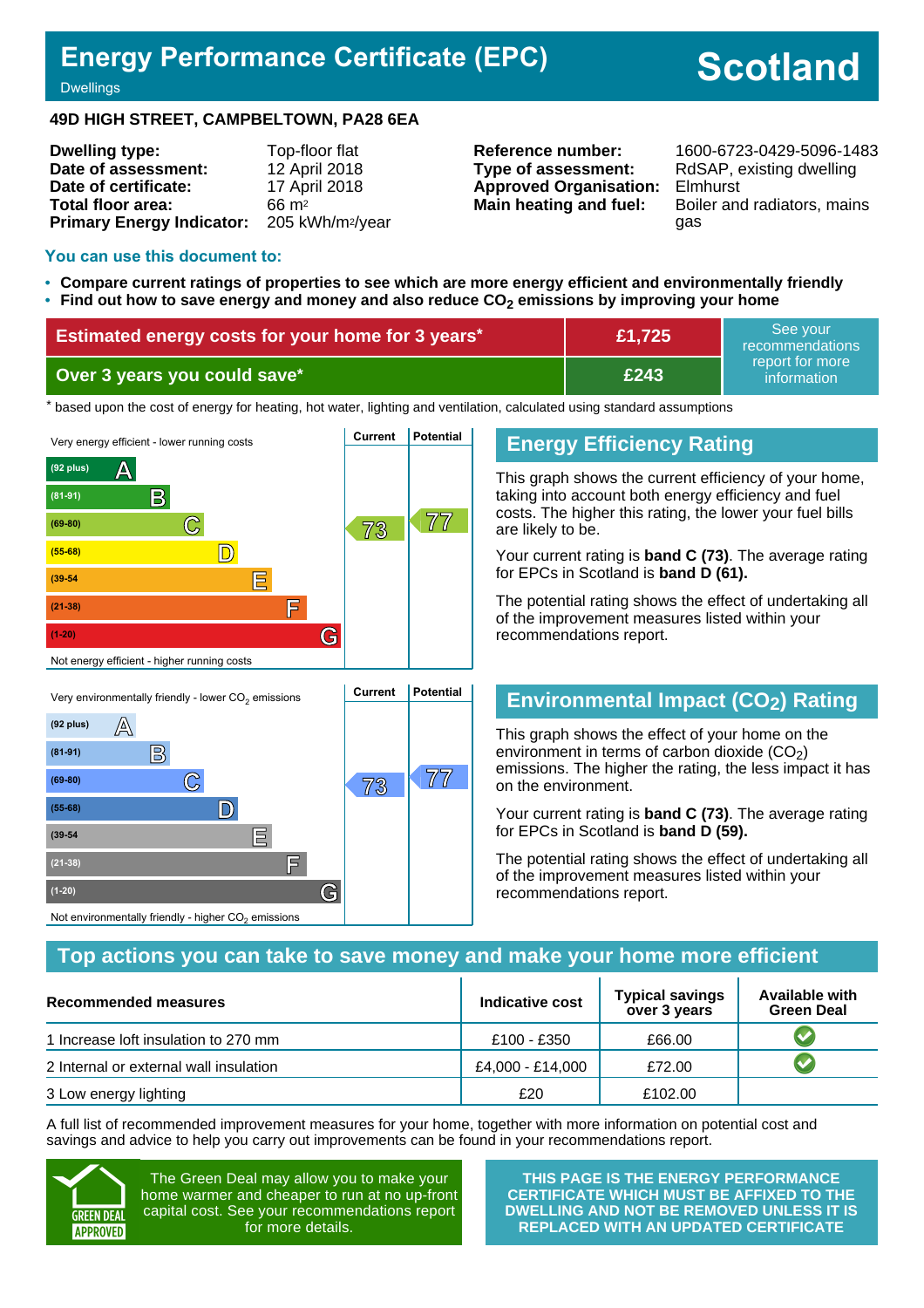#### **Summary of the energy performance related features of this home**

This table sets out the results of the survey which lists the current energy-related features of this home. Each element is assessed by the national calculation methodology; 1 star = very poor (least efficient), 2 stars = poor, 3 stars = average, 4 stars = good and 5 stars = very good (most efficient). The assessment does not take into consideration the condition of an element and how well it is working. 'Assumed' means that the insulation could not be inspected and an assumption has been made in the methodology, based on age and type of construction.

| <b>Element</b>            | <b>Description</b>                                                           | <b>Energy Efficiency</b> | Environmental  |  |
|---------------------------|------------------------------------------------------------------------------|--------------------------|----------------|--|
| Walls                     | Cavity wall, filled cavity<br>Solid brick, as built, no insulation (assumed) | ★★★☆☆<br>★★★☆☆           | ★★★☆☆<br>★★★☆☆ |  |
| Roof                      | Pitched, 150 mm loft insulation                                              | ★★★★☆                    | ★★★★☆          |  |
| Floor                     | (another dwelling below)                                                     |                          |                |  |
| <b>Windows</b>            | Fully double glazed                                                          | ★★★☆☆                    | ★★★☆☆          |  |
| Main heating              | Boiler and radiators, mains gas                                              |                          | ★★★★☆          |  |
| Main heating controls     | Programmer, room thermostat and TRVs                                         | ★★★★☆                    | ★★★★☆          |  |
| Secondary heating<br>None |                                                                              |                          |                |  |
| Hot water                 | From main system                                                             | ★★★★☆                    | ★★★★☆          |  |
| Lighting                  | Low energy lighting in 20% of fixed outlets                                  | ★★☆☆☆                    | ★★☆☆☆          |  |

#### **The energy efficiency rating of your home**

Your Energy Efficiency Rating is calculated using the standard UK methodology, RdSAP. This calculates energy used for heating, hot water, lighting and ventilation and then applies fuel costs to that energy use to give an overall rating for your home. The rating is given on a scale of 1 to 100. Other than the cost of fuel for electrical appliances and for cooking, a building with a rating of 100 would cost almost nothing to run.

As we all use our homes in different ways, the energy rating is calculated using standard occupancy assumptions which may be different from the way you use it. The rating also uses national weather information to allow comparison between buildings in different parts of Scotland. However, to make information more relevant to your home, local weather data is used to calculate your energy use,  $CO<sub>2</sub>$  emissions, running costs and the savings possible from making improvements.

### **The impact of your home on the environment**

One of the biggest contributors to global warming is carbon dioxide. The energy we use for heating, lighting and power in our homes produces over a quarter of the UK's carbon dioxide emissions. Different fuels produce different amounts of carbon dioxide for every kilowatt hour (kWh) of energy used. The Environmental Impact Rating of your home is calculated by applying these 'carbon factors' for the fuels you use to your overall energy use.

The calculated emissions for your home are 36 kg  $CO<sub>2</sub>/m<sup>2</sup>/yr$ .

The average Scottish household produces about 6 tonnes of carbon dioxide every year. Based on this assessment, heating and lighting this home currently produces approximately 2.4 tonnes of carbon dioxide every year. Adopting recommendations in this report can reduce emissions and protect the environment. If you were to install all of these recommendations this could reduce emissions by 0.4 tonnes per year. You could reduce emissions even more by switching to renewable energy sources.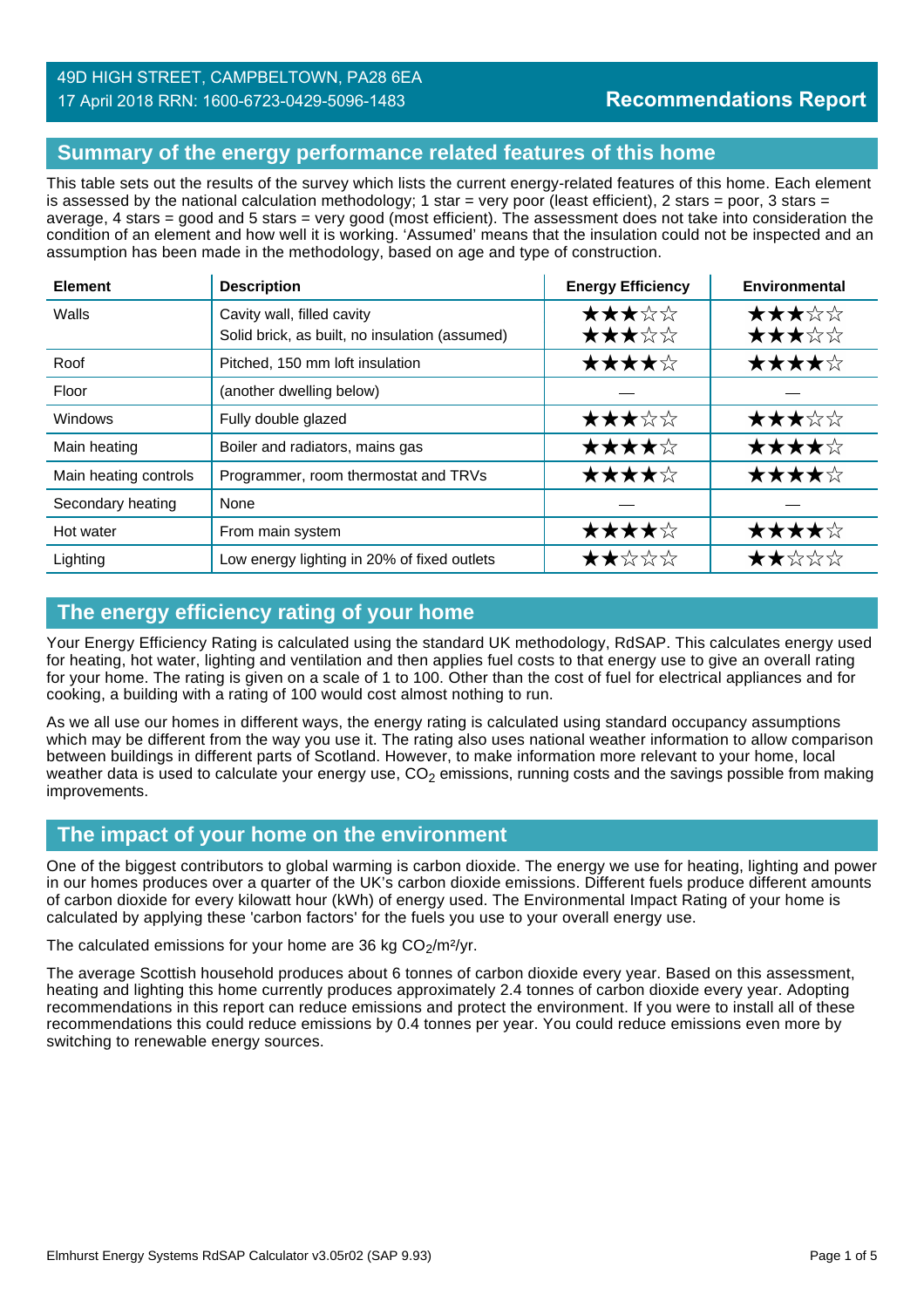## **Estimated energy costs for this home**

| Editional and all and the contract of the second second the second second the second second second second second second second second second second second second second second second second second second second second seco |                             |                               |                                 |  |
|--------------------------------------------------------------------------------------------------------------------------------------------------------------------------------------------------------------------------------|-----------------------------|-------------------------------|---------------------------------|--|
|                                                                                                                                                                                                                                | <b>Current energy costs</b> | <b>Potential energy costs</b> | <b>Potential future savings</b> |  |
| <b>Heating</b>                                                                                                                                                                                                                 | £1,173 over 3 years         | £1,050 over 3 years           |                                 |  |
| <b>Hot water</b>                                                                                                                                                                                                               | £285 over 3 years           | £285 over 3 years             | <b>You could</b>                |  |
| Lighting                                                                                                                                                                                                                       | £267 over 3 years           | £147 over 3 years             | save £243                       |  |
|                                                                                                                                                                                                                                | Totals $£1,725$             | £1,482                        | over 3 years                    |  |

These figures show how much the average household would spend in this property for heating, lighting and hot water. This excludes energy use for running appliances such as TVs, computers and cookers, and the benefits of any electricity generated by this home (for example, from photovoltaic panels). The potential savings in energy costs show the effect of undertaking all of the recommended measures listed below.

#### **Recommendations for improvement**

The measures below will improve the energy and environmental performance of this dwelling. The performance ratings after improvements listed below are cumulative; that is, they assume the improvements have been installed in the order that they appear in the table. Further information about the recommended measures and other simple actions to take today to save money is available from the Home Energy Scotland hotline which can be contacted on 0808 808 2282. Before carrying out work, make sure that the appropriate permissions are obtained, where necessary. This may include permission from a landlord (if you are a tenant) or the need to get a Building Warrant for certain types of work.

| <b>Recommended measures</b> |                                              | <b>Typical saving</b> | <b>Rating after improvement</b> |               | <b>Green</b>       |             |
|-----------------------------|----------------------------------------------|-----------------------|---------------------------------|---------------|--------------------|-------------|
|                             |                                              | Indicative cost       | per year                        | <b>Energy</b> | <b>Environment</b> | <b>Deal</b> |
| 1                           | Increase loft insulation to 270 mm           | £100 - £350           | £22                             | C 74          | C 75               |             |
| 2                           | Internal or external wall insulation         | £4,000 - £14,000      | £24                             | C 75          | C76                |             |
| 3                           | Low energy lighting for all fixed<br>outlets | £20                   | £34                             | C 77          | C 77               |             |

Measures which have a green deal tick  $\bullet$  are likely to be eligible for Green Deal finance plans based on indicative costs. Subsidy also may be available for some measures, such as solid wall insulation. Additional support may also be available for certain households in receipt of means tested benefits. Measures which have an orange tick **on** may need additional finance. To find out how you could use Green Deal finance to improve your property, visit www.greenerscotland.org or contact the Home Energy Scotland hotline on 0808 808 2282.

## **Choosing the right improvement package**

For free and impartial advice on choosing suitable measures for your property, contact the Home Energy Scotland hotline on 0808 808 2282 or go to www.greenerscotland.org.

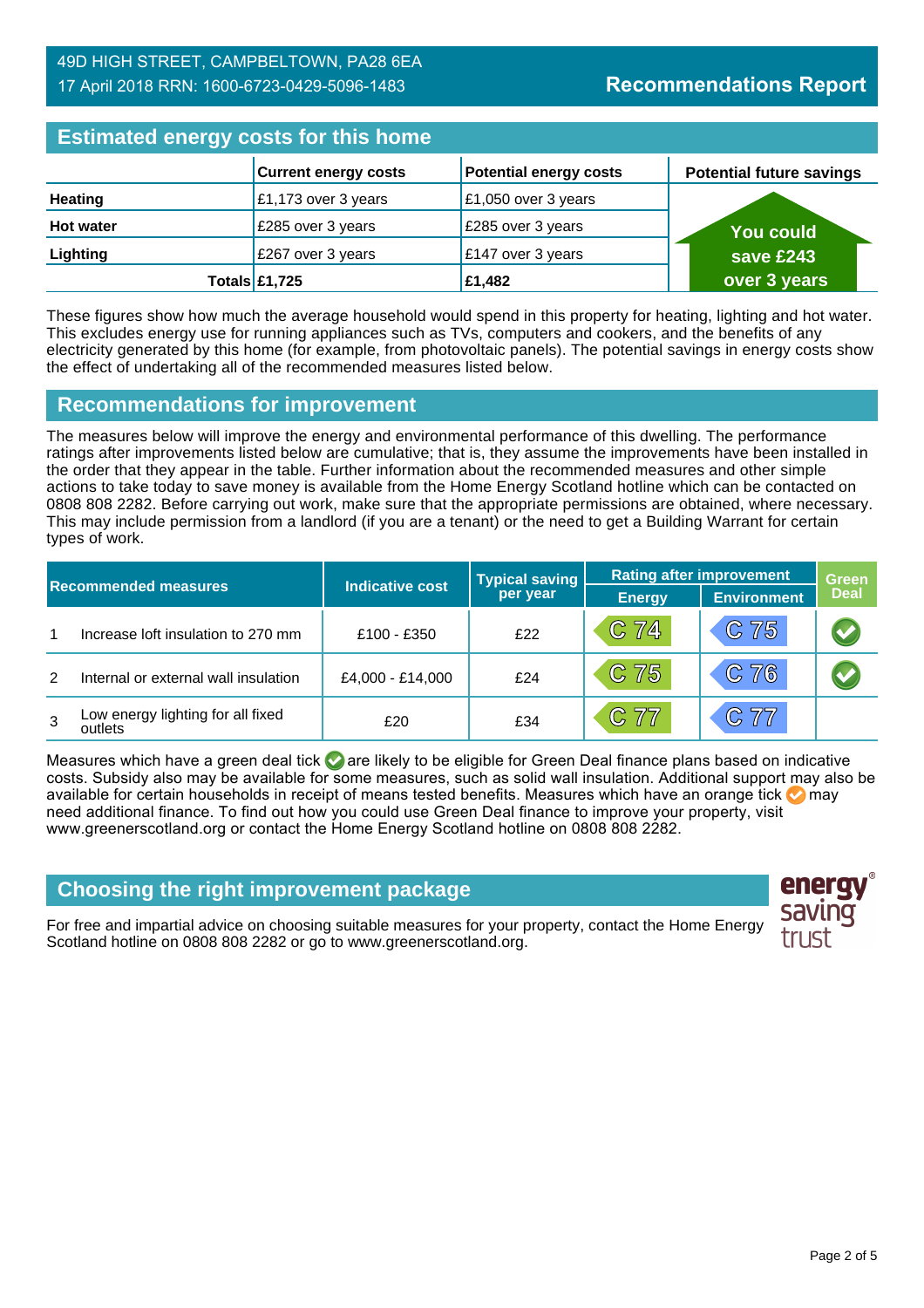#### **About the recommended measures to improve your home's performance rating**

This section offers additional information and advice on the recommended improvement measures for your home

#### **1 Loft insulation**

Loft insulation laid in the loft space or between roof rafters to a depth of at least 270 mm will significantly reduce heat loss through the roof; this will improve levels of comfort, reduce energy use and lower fuel bills. Insulation should not be placed below any cold water storage tank, any such tank should also be insulated on its sides and top, and there should be boarding on battens over the insulation to provide safe access between the loft hatch and the cold water tank. The insulation can be installed by professional contractors but also by a capable DIY enthusiast. Loose granules may be used instead of insulation quilt; this form of loft insulation can be blown into place and can be useful where access is difficult. The loft space must have adequate ventilation to prevent dampness; seek advice about this if unsure. Further information about loft insulation and details of local contractors can be obtained from the National Insulation Association (www.nationalinsulationassociation.org.uk).

#### **2 Internal or external wall insulation**

Internal or external wall insulation involves adding a layer of insulation to either the inside or the outside surface of the external walls, which reduces heat loss and lowers fuel bills. As it is more expensive than cavity wall insulation it is only recommended for walls without a cavity, or where for technical reasons a cavity cannot be filled. Internal insulation, known as dry-lining, is where a layer of insulation is fixed to the inside surface of external walls; this type of insulation is best applied when rooms require redecorating. External solid wall insulation is the application of an insulant and a weather-protective finish to the outside of the wall. This may improve the look of the home, particularly where existing brickwork or rendering is poor, and will provide longlasting weather protection. Further information can be obtained from the National Insulation Association (www.nationalinsulationassociation.org.uk). It should be noted that a building warrant is required for the installation of external wall insulation. Planning permission may also be required and that building regulations apply to external insulation so it is best to check with your local authority on both issues.

#### **3 Low energy lighting**

Replacement of traditional light bulbs with energy saving bulbs will reduce lighting costs over the lifetime of the bulb, and they last many times longer than ordinary light bulbs. Low energy lamps and fittings are now commonplace and readily available. Information on energy efficiency lighting can be found from a wide range of organisations, including the Energy Saving Trust (http://www.energysavingtrust.org.uk/home-energyefficiency/lighting).

#### **Low and zero carbon energy sources**

Low and zero carbon (LZC) energy sources are sources of energy that release either very little or no carbon dioxide into the atmosphere when they are used. Installing these sources may help reduce energy bills as well as cutting carbon.

**LZC energy sources present:** There are none provided for this home

#### **Your home's heat demand**

You could receive Renewable Heat Incentive (RHI) payments and help reduce carbon emissions by replacing your existing heating system with one that generates renewable heat and, where appropriate, having your loft insulated and cavity walls filled. The estimated energy required for space and water heating will form the basis of the payments. For more information go to www.energysavingtrust.org.uk/scotland/rhi.

| Heat demand                  | <b>Existing dwelling</b> | Impact of loft<br>insulation | Impact of cavity<br>wall insulation | Impact of solid wall<br>insulation |
|------------------------------|--------------------------|------------------------------|-------------------------------------|------------------------------------|
| Space heating (kWh per year) | 6.011                    | (479)                        | N/A                                 | (530)                              |
| Water heating (kWh per year) | 1.948                    |                              |                                     |                                    |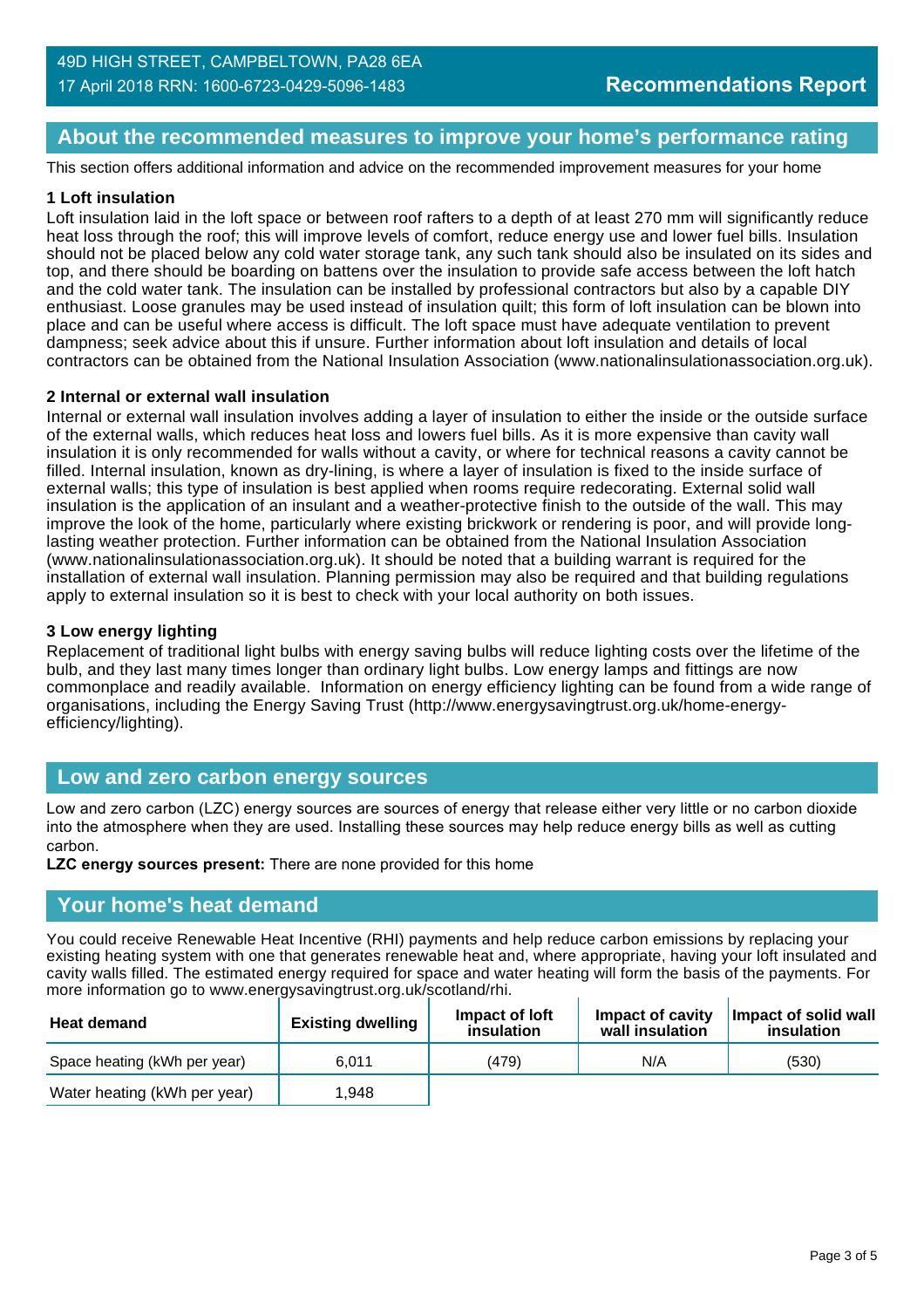## **About this document**

This Recommendations Report and the accompanying Energy Performance Certificate are valid for a maximum of ten years. These documents cease to be valid where superseded by a more recent assessment of the same building carried out by a member of an Approved Organisation.

The Energy Performance Certificate and this Recommendations Report for this building were produced following an energy assessment undertaken by an assessor accredited by Elmhurst (www.elmhurstenergy.co.uk), an Approved Organisation Appointed by Scottish Ministers. The certificate has been produced under the Energy Performance of Buildings (Scotland) Regulations 2008 from data lodged to the Scottish EPC register. You can verify the validity of this document by visiting www.scottishepcregister.org.uk and entering the report reference number (RRN) printed at the top of this page.

| Mr. Michael McDade            |
|-------------------------------|
| EES/018126                    |
| J & E Shepherd                |
| 12 Atholl Crescent            |
| Edinburgh                     |
| EH <sub>3</sub> 8HA           |
| 0131 225 1234                 |
| michael.mcdade@shepherd.co.uk |
| No related party              |
|                               |

If you have any concerns regarding the content of this report or the service provided by your assessor you should in the first instance raise these matters with your assessor and with the Approved Organisation to which they belong. All Approved Organisations are required to publish their complaints and disciplinary procedures and details can be found online at the web address given above.

#### **Use of this energy performance information**

Once lodged by your EPC assessor, this Energy Performance Certificate and Recommendations Report are available to view online at www.scottishepcregister.org.uk, with the facility to search for any single record by entering the property address. This gives everyone access to any current, valid EPC except where a property has a Green Deal Plan, in which case the report reference number (RRN) must first be provided. The energy performance data in these documents, together with other building information gathered during the assessment is held on the Scottish EPC Register and is available to authorised recipients, including organisations delivering energy efficiency and carbon reduction initiatives on behalf of the Scottish and UK governments. A range of data from all assessments undertaken in Scotland is also published periodically by the Scottish Government. Further information on these matters and on Energy Performance Certificates in general, can be found at www.gov.scot/epc.